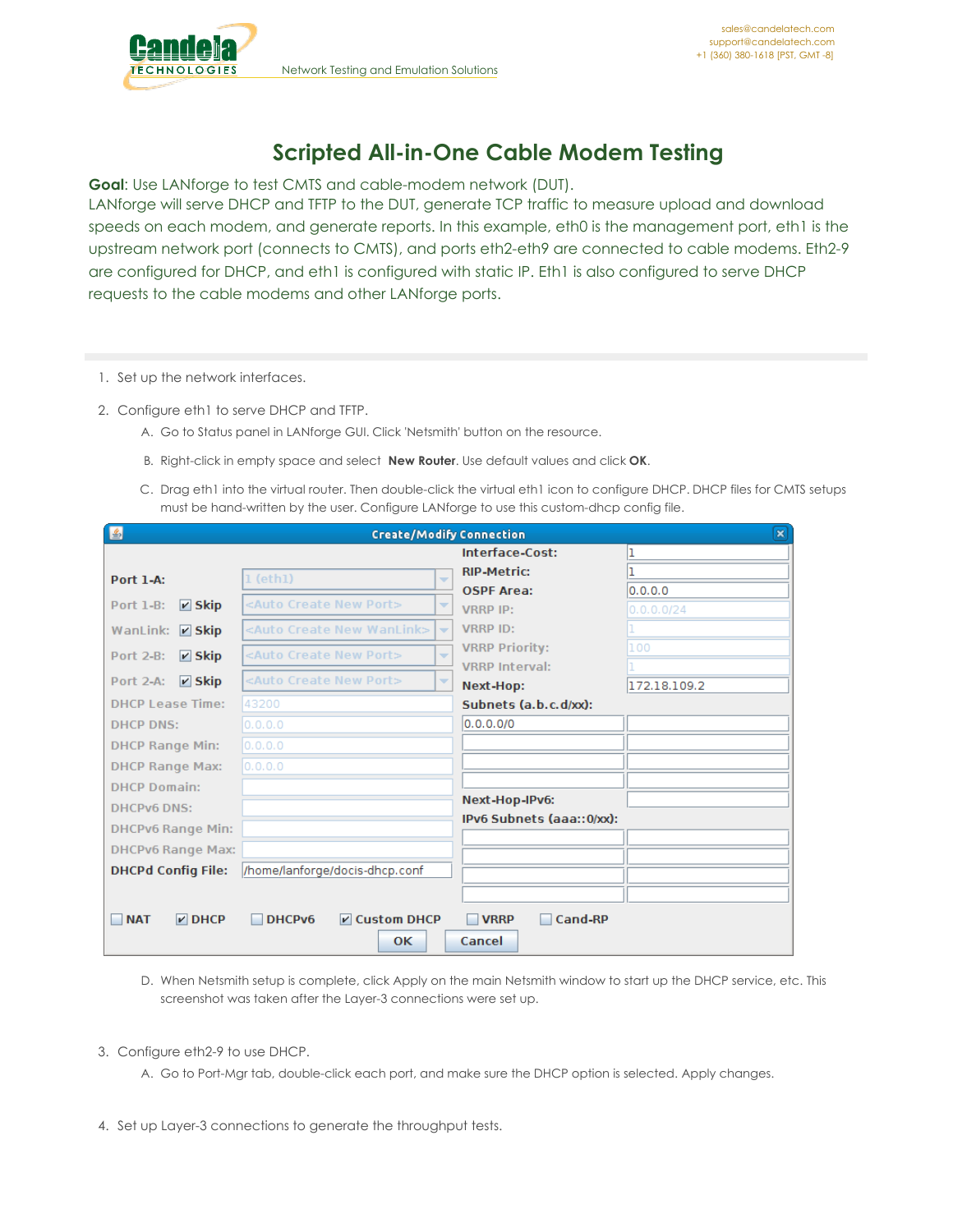A. Go to the Layer-3 tab, and click Create. Many cable modems are configured to do NAT and/or some firewalling, so normally you will need the connections to be TCP and to originate out from the client-side port. So, choose the LANforge/TCP connection type, and make the 'B' side eth1. Everything else can stay at the default values because we will use a script to automate the settings.

|                                                                                                                                                       |                  |                    |     |                                             | LANforge Manager Version(5.2.7) |                          |                       |                          |        | $\Box$<br>$\times$    |  |
|-------------------------------------------------------------------------------------------------------------------------------------------------------|------------------|--------------------|-----|---------------------------------------------|---------------------------------|--------------------------|-----------------------|--------------------------|--------|-----------------------|--|
| Control Reporting Tear-Off Info                                                                                                                       |                  |                    |     |                                             |                                 |                          |                       |                          |        |                       |  |
| Refresh<br><b>Stop All</b><br><b>HELP</b><br><b>Restart Manager</b>                                                                                   |                  |                    |     |                                             |                                 |                          |                       |                          |        |                       |  |
| File-IO<br>Generic<br><b>Test Mgr</b><br><b>Test Group</b><br><b>Resource Mgr</b><br>Event Log<br>Alerts<br>Port Mgr<br>Messages<br>Layer-4           |                  |                    |     |                                             |                                 |                          |                       |                          |        |                       |  |
| <b>Collision-Domains</b><br>L3 Endps<br>VoIP/RTP<br><b>VolP/RTP Endps</b><br>Armageddon<br>WanLinks<br><b>Status</b><br>Layer-3<br><b>Attenuators</b> |                  |                    |     |                                             |                                 |                          |                       |                          |        |                       |  |
| <b>Select All</b><br>Quiesce<br>Clear<br>Start<br>Stop<br>Rpt Timer: fast<br>Go Test Manager all<br>(1 s)<br>$\overline{\mathbf{v}}$<br>▼             |                  |                    |     |                                             |                                 |                          |                       |                          |        |                       |  |
| View                                                                                                                                                  | $ 0 - 200$       |                    |     | $\blacktriangledown$ Go                     |                                 |                          | Display<br>Create     |                          | Modify | <b>Delete</b>         |  |
| $\Box$ $\times$<br>tcp-1 - Create/Modify Cross Connect                                                                                                |                  |                    |     |                                             |                                 |                          |                       |                          |        |                       |  |
| Name                                                                                                                                                  | Type             | State              | Pkt |                                             |                                 |                          |                       |                          |        | Rpt Tim               |  |
| $top-1$                                                                                                                                               | LF/TCP           | Stopped            |     | All<br>$^{+}$                               | <b>Display</b><br>Sync          |                          | <b>Batch-Create</b>   | <b>Apply</b>             | OK     | Cancel<br>10          |  |
| $tcp-2$                                                                                                                                               | LF/TCP           | Stopped            |     |                                             |                                 |                          |                       |                          |        | 10                    |  |
| $tcp-3$                                                                                                                                               | LF/TCP           | Stopped            |     |                                             | Cross-Connect                   |                          |                       |                          |        | 10                    |  |
| $top-4$                                                                                                                                               | LF/TCP           | Stopped            |     | <b>CX Name:</b>                             | $ top-1 $                       |                          |                       |                          |        | 10                    |  |
| $tcp-5$                                                                                                                                               | LF/TCP           | Stopped            |     |                                             |                                 |                          |                       |                          |        | 10                    |  |
| $tcp-6$                                                                                                                                               | LF/TCP           | Stopped            |     | CX Type:                                    | LANforge / TCP                  |                          |                       | $\overline{\mathbf{v}}$  |        | 10                    |  |
| tcp-7                                                                                                                                                 | LF/TCP           | Stopped            |     |                                             |                                 |                          |                       |                          |        | 10                    |  |
| tcp-8                                                                                                                                                 | <b>LF/TCP</b>    | Stopped            |     |                                             | <b>TX Endpoint</b>              |                          | <b>RX Endpoint</b>    |                          |        | 10                    |  |
| udp-1                                                                                                                                                 | LF/UDP           | Stopped            |     |                                             | 1 (If-cable)                    |                          | 1 (If-cable)          |                          |        | 10                    |  |
| udp-1-dl                                                                                                                                              | LF/UDP           | Stopped            |     | Resource:                                   |                                 | ▼                        |                       | ٠                        |        | 10                    |  |
| udp-1-ul                                                                                                                                              | LF/UDP           | Stopped            |     | Port:                                       | 2 (eth2)                        | $\overline{\phantom{a}}$ | $l$ (ethl)            | $\overline{\phantom{a}}$ |        | 10                    |  |
| udp-2                                                                                                                                                 | LF/UDP           | Stopped            |     |                                             |                                 |                          |                       |                          |        | 10                    |  |
| udp-3                                                                                                                                                 | LF/UDP           | Stopped            |     | Min Tx Rate:                                | New Modem ( 56 Kbps )           | $\blacktriangledown$     | New Modem (56 Kbps)   | $\overline{\phantom{a}}$ |        | 10                    |  |
| udp-4                                                                                                                                                 | LF/UDP           | Stopped            |     | Max Tx Rate:                                | New Modem ( 56 Kbps )           | $\overline{\phantom{a}}$ | New Modem ( 56 Kbps ) | $\overline{\phantom{a}}$ |        | 10                    |  |
| udp-5                                                                                                                                                 | LF/UDP           | Stopped            |     |                                             |                                 |                          |                       |                          |        | 10                    |  |
| udp-6                                                                                                                                                 | LF/UDP           | Stopped            |     | Min PDU Size:                               | lık.<br>(1, 024 B)              | $\overline{\phantom{a}}$ | 1k<br>(1, 024 B)      | ▼                        |        | 10                    |  |
| udp-7                                                                                                                                                 | LF/UDP           | Stopped            |     |                                             | Same                            |                          | Same                  | $\overline{\phantom{a}}$ |        | 10                    |  |
| udp-8                                                                                                                                                 | LF/UDP           | Stopped            |     | Max PDU Size:                               |                                 | ▼                        |                       |                          |        | 10                    |  |
| udp-8-dl<br>udp-8-ul                                                                                                                                  | LF/UDP<br>LF/UDP | Stopped<br>Stopped |     | IP ToS:                                     | Best Effort (0)                 | ▼                        | Best Effort (0)       | ▼                        |        | 10<br>10              |  |
|                                                                                                                                                       |                  |                    |     | Pkts To Send:                               | Infinite                        | ▼                        | Infinite              | ▼                        |        |                       |  |
| $\left  \cdot \right $                                                                                                                                |                  |                    |     |                                             |                                 |                          |                       |                          |        | $\blacktriangleright$ |  |
|                                                                                                                                                       |                  |                    |     |                                             |                                 |                          |                       |                          |        |                       |  |
|                                                                                                                                                       |                  |                    |     | Logged in to: 174 128 215 88:4002 as: Admin |                                 |                          |                       |                          |        |                       |  |

Logged in to: 174.128.215.88.4002 as: Admin

B. Create 7 similar connections, always with B side port of eth1, and use A side ports eth2-eth9. In the Create/Modify window you can just change the name, change the port, and press apply. This will make copies of the connections. A. You can also use **Batch-Create** (located in the Create/Modify window) to create these connections.

| $  \underline{\mathfrak{L}}  $           | $ \boxed{\Box}$ $\boxed{\times}$   |                      |  |  |  |  |  |  |  |
|------------------------------------------|------------------------------------|----------------------|--|--|--|--|--|--|--|
|                                          |                                    |                      |  |  |  |  |  |  |  |
| tcp-2, tcp-3  tcp-8                      |                                    |                      |  |  |  |  |  |  |  |
| Endp-A Resources: 1, 1 1                 |                                    |                      |  |  |  |  |  |  |  |
| Endp-B Resources: 1, 1 1                 |                                    |                      |  |  |  |  |  |  |  |
| <b>Endp-A Ports:</b><br>eth3, eth4 eth9  |                                    |                      |  |  |  |  |  |  |  |
| <b>Endp-B Ports:</b><br>ethl, ethl  ethl |                                    |                      |  |  |  |  |  |  |  |
| Endp-A IPs:                              | AUTO, AUTO  AUTO                   |                      |  |  |  |  |  |  |  |
| Endp-B IPs:                              | AUTO, AUTO  AUTO                   |                      |  |  |  |  |  |  |  |
|                                          |                                    |                      |  |  |  |  |  |  |  |
| <b>Quantity:</b>                         | <b>Number of Digits:</b>           | 4<br><b>Zero Pad</b> |  |  |  |  |  |  |  |
| <b>Starting Name Suffix:</b>             | ı<br><b>Name Increment:</b>        | ı                    |  |  |  |  |  |  |  |
| <b>Resource Increment A:</b>             | lo<br><b>Resource Increment B:</b> | 10                   |  |  |  |  |  |  |  |
| <b>Port Increment A:</b>                 | <b>Port Increment B:</b>           | lo                   |  |  |  |  |  |  |  |
| <b>IP Addr Increment A:</b>              | O<br><b>IP Addr Increment B:</b>   | 0                    |  |  |  |  |  |  |  |
| <b>IP-Port Increment A:</b>              | ı<br><b>IP-Port Increment B:</b>   | ı                    |  |  |  |  |  |  |  |
|                                          | <b>Close</b><br><b>Apply</b>       |                      |  |  |  |  |  |  |  |

B. Set **Quantity** to 7, **Port Increment B** to 0, and deselect **Zero Pad**.

C. Click **Apply**.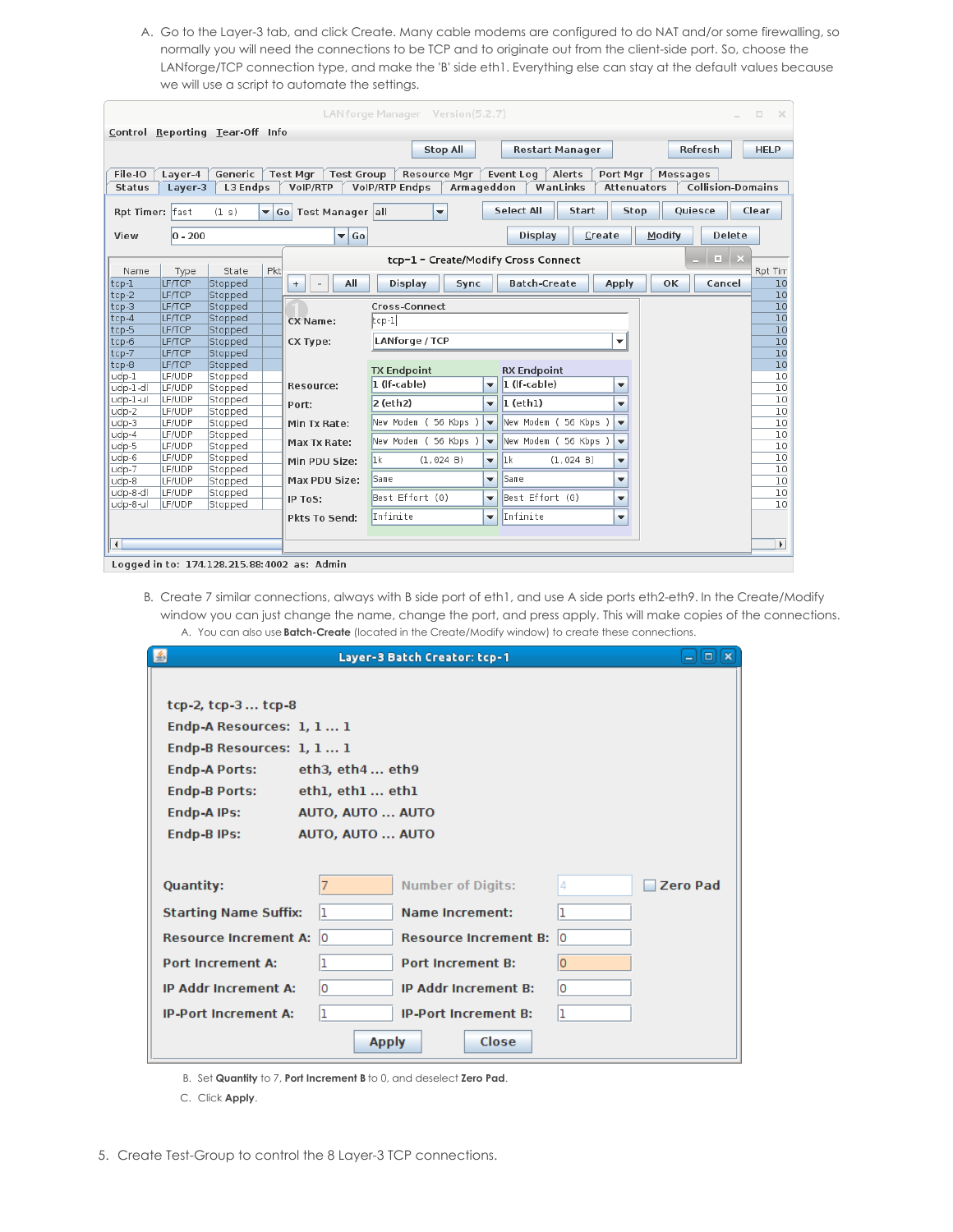A. Go to the Test Group tab, and click Create. Give your test group a name. Select the 8 Layer-3 TCP connections you just created in the previous step and add those to the Test Group. Click Apply and make sure the new group shows up in the Test Group table.

| LANforge Manager Version(5.2.7)<br>$\Box$                                                                                                                                                                                                                                                             | $\propto$    |
|-------------------------------------------------------------------------------------------------------------------------------------------------------------------------------------------------------------------------------------------------------------------------------------------------------|--------------|
| Control Reporting Tear-Off Info                                                                                                                                                                                                                                                                       |              |
| Refresh<br><b>Stop All</b><br><b>Restart Manager</b>                                                                                                                                                                                                                                                  | <b>HELP</b>  |
| Generic<br><b>Test Mgr</b><br>Test Group<br>File-IO<br><b>Resource Mgr</b><br>Event Log<br>Alerts<br>Port Mgr                                                                                                                                                                                         |              |
| Layer-4<br>Messages<br><b>Collision-Domains</b><br>L3 Endps<br><b>VoIP/RTP Endps</b><br>Armageddon<br>WanLinks<br>Attenuators<br>Status<br>Layer-3<br>VoIP/RTP                                                                                                                                        |              |
|                                                                                                                                                                                                                                                                                                       |              |
| <b>Select All</b><br>Quiesce<br>Clear<br>Start<br>Stop<br>Rpt Timer: fast<br>$\overline{\phantom{a}}$ Go<br>(1 s)                                                                                                                                                                                     |              |
| Modify<br><b>Delete</b><br><b>Display</b><br>Create                                                                                                                                                                                                                                                   |              |
| LANforge Test Groups.                                                                                                                                                                                                                                                                                 |              |
| Run<br>Script<br>Name<br>$\begin{array}{c c c c c c} \hline \rule{0pt}{16pt} & \rule{0pt}{16pt} \quad & \rule{0pt}{16pt} \end{array} \quad \text{or} \quad \begin{array}{c c c c} \hline \rule{0pt}{16pt} & \rule{0pt}{16pt} \quad & \rule{0pt}{16pt} \end{array}$<br><b>Create/Modify Test Group</b> |              |
| docsis-1<br>En 2/2<br>udp-1 udp-2 udp-3 udp-4 udp<br>Enabled<br>udp-1 udp-2 udp-3 udp-4 udp<br>docsis-1                                                                                                                                                                                               |              |
| udp-1 udp-2 udp-3 udp-4 udp<br>docsis-2-3.2<br>Enabled<br>tcp-doc 2.0<br>Config As Totals<br><b>Script</b>                                                                                                                                                                                            |              |
| udp-1 udp-2 udp-3 udp-4 udpTest Group Name:<br>Enabled<br>docsis-2-6.4<br>Enabled<br>udp-1 udp-2 udp-3 udp-4 udp<br>docsis-3x4                                                                                                                                                                        |              |
| Enabled<br>udp-1 udp-2 udp-3 udp-4 udp<br>docsis-3x8<br>$\overline{\phantom{0}}$<br>Cross Connects (CX)                                                                                                                                                                                               |              |
| docsis 2.0<br>udp-1 udp-2 udp-3 udp-4 udp<br>En 0/2<br><b>Registered CXs</b><br><b>Free CXs</b>                                                                                                                                                                                                       |              |
| tcp-doc_2.0<br>$\overline{\mathbf{v}}$<br>tcp-1 tcp-2 tcp-3 tcp-4 tcp-5<br>Running<br>$\blacktriangle$<br>udp-1<br>$top-1$                                                                                                                                                                            |              |
| udp-1-dl<br>$top-2$                                                                                                                                                                                                                                                                                   |              |
| udp-1-ul<br>$top-3$<br>$<< -$ Add $Cx$<br>udp-2<br>$top-4$                                                                                                                                                                                                                                            |              |
| udp-3<br>tcp-5                                                                                                                                                                                                                                                                                        |              |
| udp-4<br>tcp-6<br>Free $Cx \rightarrow$                                                                                                                                                                                                                                                               |              |
| $top-7$<br>udp-5<br>udp-6<br>tcp-8                                                                                                                                                                                                                                                                    |              |
| udp-7                                                                                                                                                                                                                                                                                                 |              |
| udp-8<br>$\overline{\phantom{a}}$                                                                                                                                                                                                                                                                     |              |
| udnodl                                                                                                                                                                                                                                                                                                |              |
|                                                                                                                                                                                                                                                                                                       |              |
| OK<br>Cancel<br><b>Apply</b>                                                                                                                                                                                                                                                                          |              |
| $\blacktriangleleft$<br>Ш                                                                                                                                                                                                                                                                             | $\mathbf{F}$ |
| Logged in to: 174.128.215.88:4002 as: Admin                                                                                                                                                                                                                                                           |              |

B. We need to add a script to automate the test. Click the Script button in the Test Group create/modify window. Choose RFC 2544 script type. In this scenario, we want to test each modem one at a time, so we select the Sequential option for Group Action. The rates sections determine the speeds for each iteration. In this case, the first iteration will send from B to A at 35Mbps. This is the download test. The next iteration will upload from A to B at 17Mbps. When the two iterations are complete, the script will repeat on the next Layer-3 connection.

| $   \times$<br><b>Add/Modify Script</b>   |                                         |                                                      |                                                                                                            |  |  |  |  |  |  |  |  |
|-------------------------------------------|-----------------------------------------|------------------------------------------------------|------------------------------------------------------------------------------------------------------------|--|--|--|--|--|--|--|--|
| <b>Group Name:</b>                        | tcp-doc 2.0                             | <b>Script Type:</b><br>$\overline{\phantom{a}}$      | <b>RFC-2544</b><br>▼                                                                                       |  |  |  |  |  |  |  |  |
| <b>Script Name:</b>                       | my-script                               | <b>Group Action:</b>                                 | Sequential<br>$\overline{\mathbf{v}}$                                                                      |  |  |  |  |  |  |  |  |
|                                           |                                         |                                                      | <b>☑ Enable Script</b>   Show Reports   Symmetric   Loop   Hide Iteration Details   Hide Legend   Hide CSV |  |  |  |  |  |  |  |  |
| <b>Script Iterations:</b>                 | $\overline{2}$                          | <b>Estimated Duration:</b>                           | 1.167 m                                                                                                    |  |  |  |  |  |  |  |  |
|                                           |                                         | <b>Script Configuration</b>                          |                                                                                                            |  |  |  |  |  |  |  |  |
| Show Dups                                 |                                         | Show 000 Show Attenuation Hide Latency Distributions | Hide Constraints                                                                                           |  |  |  |  |  |  |  |  |
| <b>Run Duration:</b>                      | (30 s)<br>30 <sub>s</sub>               | <b>Pause Duration:</b><br>▼                          | (5 s)<br>5 <sub>s</sub><br>▼                                                                               |  |  |  |  |  |  |  |  |
| <b>Max Drop Percent:</b>                  | 20% (20%)                               | Max-Tx-Underrun:<br>$\overline{\phantom{a}}$         | 20% (20%)<br>▼                                                                                             |  |  |  |  |  |  |  |  |
| Max Jitter:                               | high (100 ms)                           | Max RT Latency:<br>٠                                 | 500ms (500 ms)<br>٠                                                                                        |  |  |  |  |  |  |  |  |
| Max Failed OK:                            | l٥                                      | $\overline{\phantom{a}}$                             |                                                                                                            |  |  |  |  |  |  |  |  |
| Rates A-                                  | -Rates B-                               |                                                      | -Payload Sizes A— — Payload Sizes B— rAttenuations (ddBm)-                                                 |  |  |  |  |  |  |  |  |
| bps<br>$ 0(0-bps) $<br>17000000 (17 Mbps) | bps <br>35000000 (35 Mbps)<br> 0(0 bps) | 1472 (1.438 KB)<br>1472 (1.438 KB)                   | <b>NONE</b><br>▼                                                                                           |  |  |  |  |  |  |  |  |
|                                           | <b>Show Previous Report</b>             | Sync<br><b>Apply</b>                                 | Cancel<br>OK                                                                                               |  |  |  |  |  |  |  |  |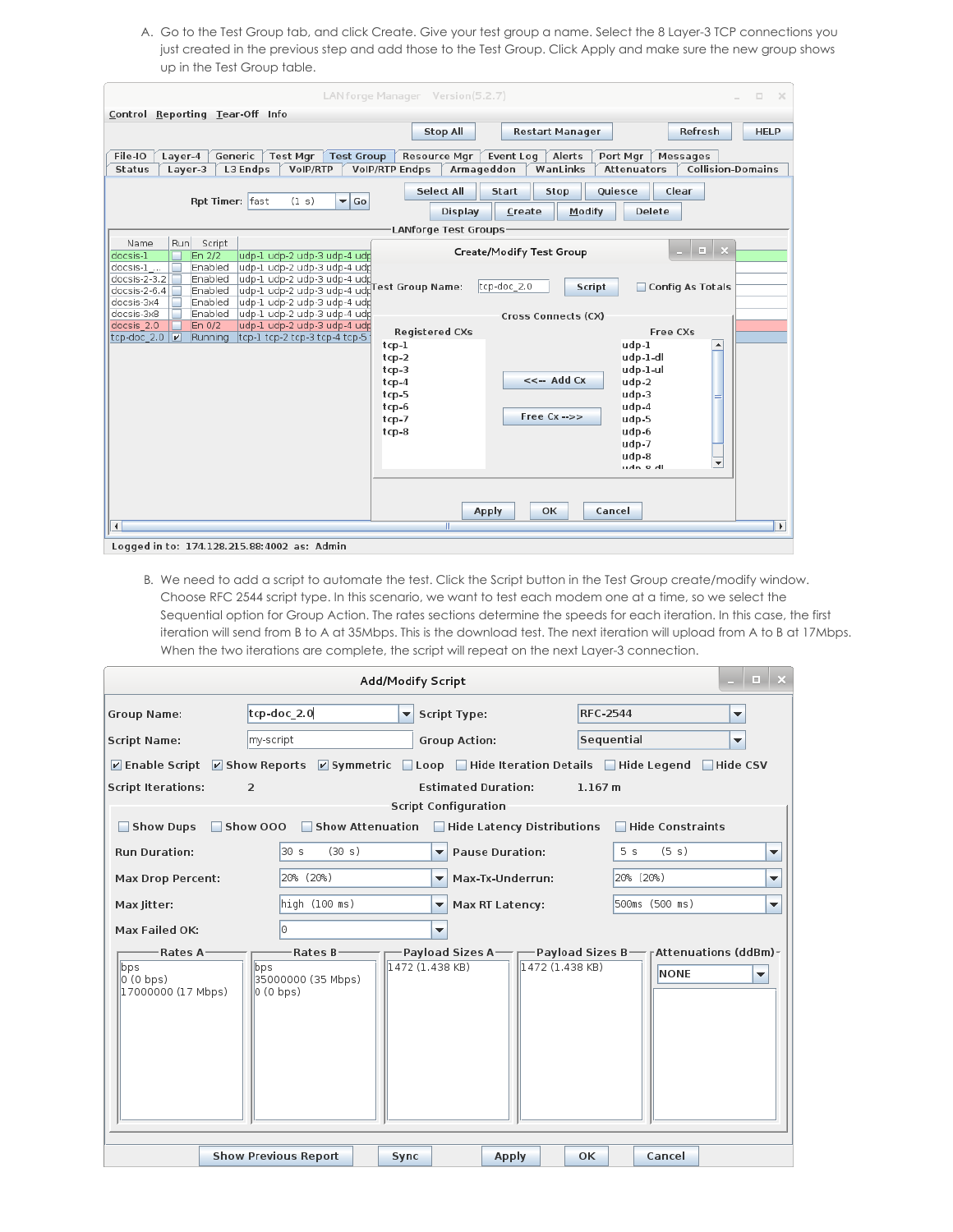- 6. Run the test.
	- A. To start the test, select the Test Group in the table and click the Start button. You should see a script-report window pop up, and the state should go to running. To see a live report of throughput and other values, right-click on the Test Group table and select the Dynamic Report option.



B. View the individual connections from the Layer-3 tab.

| LANforge Manager Version(5.2.7)                                                                                                             |               |          |                                             |                         |                       |                          |                                          |                                                       |                |                          |          | $\Box$ $\times$       |
|---------------------------------------------------------------------------------------------------------------------------------------------|---------------|----------|---------------------------------------------|-------------------------|-----------------------|--------------------------|------------------------------------------|-------------------------------------------------------|----------------|--------------------------|----------|-----------------------|
| Reporting Tear-Off Info<br>Control                                                                                                          |               |          |                                             |                         |                       |                          |                                          |                                                       |                |                          |          |                       |
| Refresh<br><b>HELP</b><br><b>Stop All</b><br><b>Restart Manager</b>                                                                         |               |          |                                             |                         |                       |                          |                                          |                                                       |                |                          |          |                       |
|                                                                                                                                             |               |          |                                             |                         |                       |                          |                                          |                                                       |                |                          |          |                       |
| File-IO<br>Generic<br><b>Test Mar</b><br><b>Test Group</b><br><b>Resource Mar</b><br>Event Log<br>Alerts<br>Port Mar<br>Layer-4<br>Messages |               |          |                                             |                         |                       |                          |                                          |                                                       |                |                          |          |                       |
| <b>Status</b>                                                                                                                               | Laver-3       | L3 Endps | VoIP/RTP                                    |                         | <b>VoIP/RTP Endps</b> | Armageddon               |                                          | WanLinks                                              | Attenuators    | <b>Collision-Domains</b> |          |                       |
|                                                                                                                                             |               |          |                                             |                         |                       |                          |                                          |                                                       |                |                          |          |                       |
| Rpt Timer: fast                                                                                                                             |               | (1 s)    | $\blacktriangledown$ Go                     | Test Manager all        |                       | $\overline{\phantom{a}}$ | <b>Select All</b>                        | Start                                                 | <b>Stop</b>    | Oujesce                  | Clear    |                       |
| View                                                                                                                                        | $0 - 200$     |          |                                             | $\blacktriangledown$ Go |                       |                          | <b>Display</b>                           | Create                                                | Modify         |                          | Delete   |                       |
|                                                                                                                                             |               |          |                                             |                         |                       |                          |                                          |                                                       |                |                          |          |                       |
|                                                                                                                                             |               |          |                                             |                         |                       |                          | Cross Connects for Selected Test Manager |                                                       |                |                          |          |                       |
| Name                                                                                                                                        | Type          | State    |                                             | Pkt Tx A->B Pkt Tx A<-B | Rate A->B             |                          |                                          | Rate A<-B   Rx Drop    Rx Drop    Drop Pkt   Drop Pkt |                | Avg RTT                  |          | Rpt <sup>-</sup>      |
| tcp-1                                                                                                                                       | <b>LF/TCP</b> | Stopped  | 42.749                                      | 81,865                  | 6.711.626             | 12.851.243               | Ω                                        |                                                       |                |                          |          |                       |
| $ top-2 $                                                                                                                                   | <b>LF/TCP</b> | Stopped  | 42,861                                      | 88,984                  | 6.728.081             | 13,969,911               | O                                        |                                                       | $\Omega$       |                          | $\Omega$ |                       |
| $ top-3 $                                                                                                                                   | <b>LF/TCP</b> | Stopped  | 30.145                                      | 51,342                  | 4.731.463             | 8,059,586                | $\Omega$                                 | $\Omega$                                              | $\Omega$       | $\Omega$                 | $\Omega$ |                       |
| $ top-4$                                                                                                                                    | <b>LF/TCP</b> | Stopped  | 6,610                                       | 50,126                  | 1,036,267             | 7,868,768                | $\Omega$                                 | $\Omega$                                              | $\Omega$       | $\Omega$                 | $\circ$  |                       |
| tcp-5                                                                                                                                       | <b>LF/TCP</b> | Stopped  | 43,250                                      | 79,407                  | 6,788,978             | 12,465,882               | 0                                        |                                                       | O              | O                        | $\circ$  |                       |
| $ top-6$                                                                                                                                    | <b>LF/TCP</b> | Stopped  | 43,323                                      | 86,980                  | 6,800,439             | 13,654,896               | 0                                        |                                                       | $\overline{0}$ | 0                        |          |                       |
| tcp-7                                                                                                                                       | <b>LF/TCP</b> | Run      | 33                                          | 42.989                  | 13,064                | 25,175,099               | 0                                        | O                                                     | $\circ$        | $\circ$                  | 90       |                       |
| tcp-8                                                                                                                                       | <b>LF/TCP</b> | Stopped  | 0                                           | 0                       | Ω                     | 0.                       | 0                                        | Ω                                                     | $\circ$        | $\Omega$                 | 0        |                       |
| udp-1                                                                                                                                       | LF/UDP        | Stopped  | 0                                           | 0                       | 0                     | $\Omega$                 | 0                                        | 0                                                     | 0              | $\circ$                  | 0        |                       |
| udp-1-dl                                                                                                                                    | LF/UDP        | Stopped  | $\circ$                                     | 0                       | 0                     | 0                        | 0                                        | 0                                                     | 0              | $\circ$                  | $\circ$  |                       |
| udp-1-ul                                                                                                                                    | LF/UDP        | Stopped  | $\circ$                                     | 0                       | 0                     | 0                        | 0                                        |                                                       | 0              | 0                        | $\circ$  |                       |
| $\blacktriangleleft$                                                                                                                        |               |          |                                             |                         |                       |                          |                                          |                                                       |                |                          |          | $\blacktriangleright$ |
|                                                                                                                                             |               |          | Logged in to: 174.128.215.88:4002 as: Admin |                         |                       |                          |                                          |                                                       |                |                          |          |                       |

7. Gather reports.